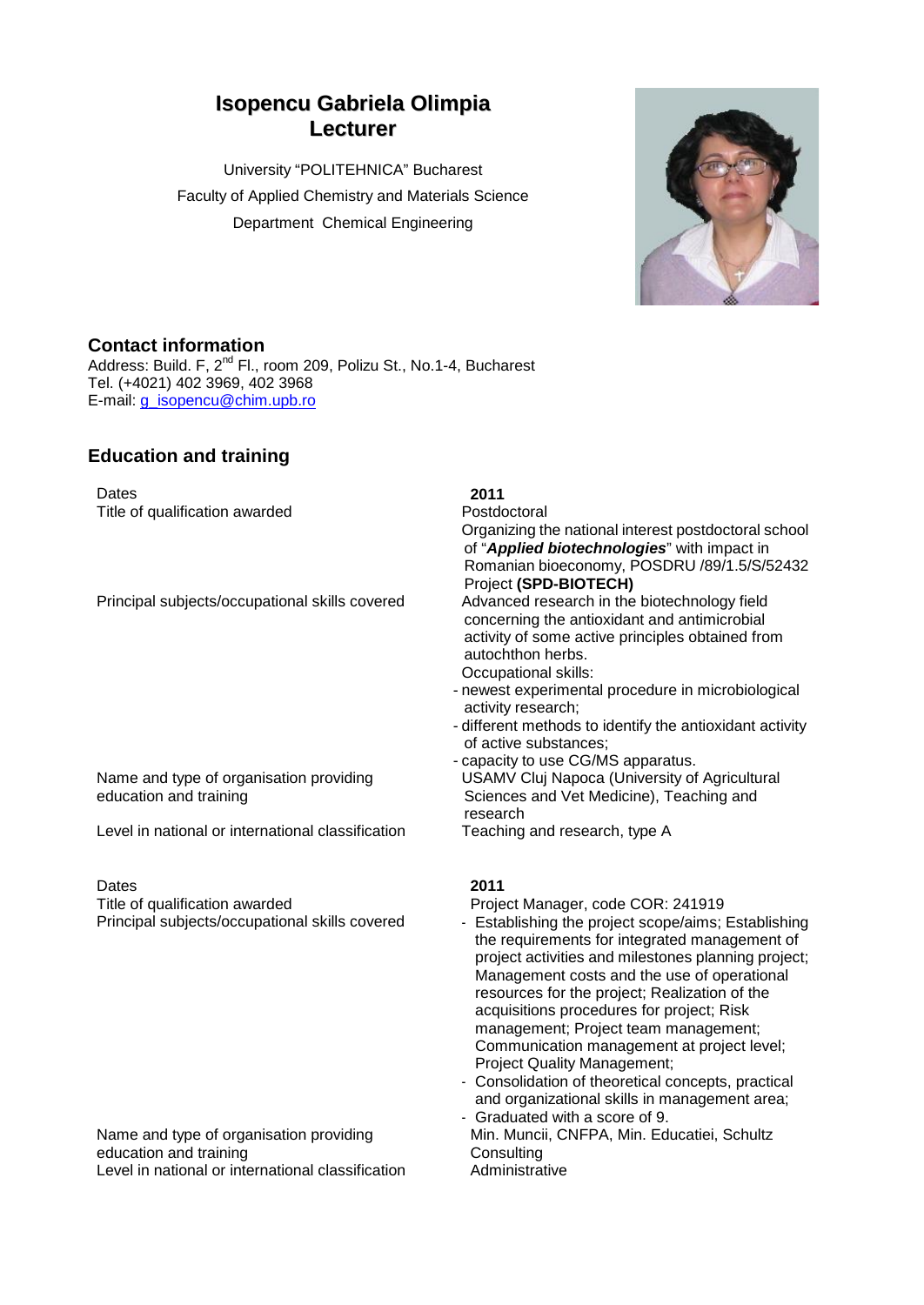| Dates                                                                       | 1999-2008                                                                                                                                                                                          |
|-----------------------------------------------------------------------------|----------------------------------------------------------------------------------------------------------------------------------------------------------------------------------------------------|
| Title of qualification awarded                                              | Chemical Engineering Doctorate (PhD)                                                                                                                                                               |
| Principal subjects/occupational skills covered                              | In the Engineering Sciences.                                                                                                                                                                       |
|                                                                             | The subject of the Phd Thesis: "The powdery                                                                                                                                                        |
|                                                                             | biomaterials drying using intensification                                                                                                                                                          |
|                                                                             | techniques".                                                                                                                                                                                       |
| Name and type of organisation providing                                     | Politehnica University of Bucharest,                                                                                                                                                               |
| education and training<br>Level in national or international classification | Teaching and research                                                                                                                                                                              |
|                                                                             | Teaching and research, type A                                                                                                                                                                      |
|                                                                             |                                                                                                                                                                                                    |
| <b>Professional experience</b>                                              |                                                                                                                                                                                                    |
| Dates                                                                       | 2008-present                                                                                                                                                                                       |
| Occupation or position held                                                 | Lecturer                                                                                                                                                                                           |
| Main activities and responsibilities                                        | Teaching courses, seminars, project in chemical<br>and biochemical engineering field (dynamic<br>processes, heat and mass transfer, intensification<br>operations, biotechnologies, microbiology). |
|                                                                             | Research in the intensification process field and                                                                                                                                                  |
|                                                                             | biotechnology.                                                                                                                                                                                     |
| Name and address of employer                                                | Politehnica University of Bucharest, Splaiul<br>Independentei St., No 313, 060043, Bucharest,<br>Romania                                                                                           |
| Type of business or sector                                                  | Teaching and research, type A                                                                                                                                                                      |
|                                                                             |                                                                                                                                                                                                    |

## **Academic and research interests**

- Experience in theoretical design in dynamics, heat and mass transfer and process intensification for chemical and biochemical unit operations.
- Transport phenomena;
- Intensifying procedures of the unitary processes and operations in chemical and biochemical industry (fluidization, utilization of sounds and mechanical oscillations);
- Dynamics and heat transfer of heterogeneous solid fluid systems;
- Drying of the materials (agricultural, food, pharmaceuticals);
- Separation operations of the heterogeneous solid fluid systems: filtration, sedimentation;
- Dynamic modeling of biochemical reactors stirring phenomena;
- Antioxidant and antimicrobial activity of active principles of herbs;
- Extraction of the active substances from different herbs;
- Environmental protection.

## **Teaching activity**

*Se completeaza conform indicatiilor din tabel*

| Ciclu studii<br>(Master/licenta) | Denumire specializare                                                                                                                                                 | Cod disciplina din<br>planul de<br>invatamant | Titlu disciplina                 | Tip activitate<br>(curs/proiect/laborator<br>etc) |
|----------------------------------|-----------------------------------------------------------------------------------------------------------------------------------------------------------------------|-----------------------------------------------|----------------------------------|---------------------------------------------------|
| Licenta                          | Ingineria si<br>Informatica Proceselor<br>Chimice si Biochimice<br>(CASM)                                                                                             | UPB.11.S.06.O.517                             | <i>Operatii</i><br>Hidrodinamice | Curs/laborator                                    |
| Licenta                          | - Ingineria Produselor<br>Alimentare (CASM,<br>ISB)<br>- Ingineria Sistemelor<br>Biotehnice si Ecologice<br>(ISB)<br>- Ingineria Dezvoltarii<br>Rurale Durabile (ISB) | UPB.11.S.05.O.201                             | Biotehnologii                    | Curs/laborator/seminar                            |
| Licenta                          | - Ingineria si<br>Informatica Proceselor<br>Chimice si Biochimice<br>(CASM)                                                                                           | UPB.11.S.06.O.516                             | Microbiologie                    | Curs/laborator                                    |